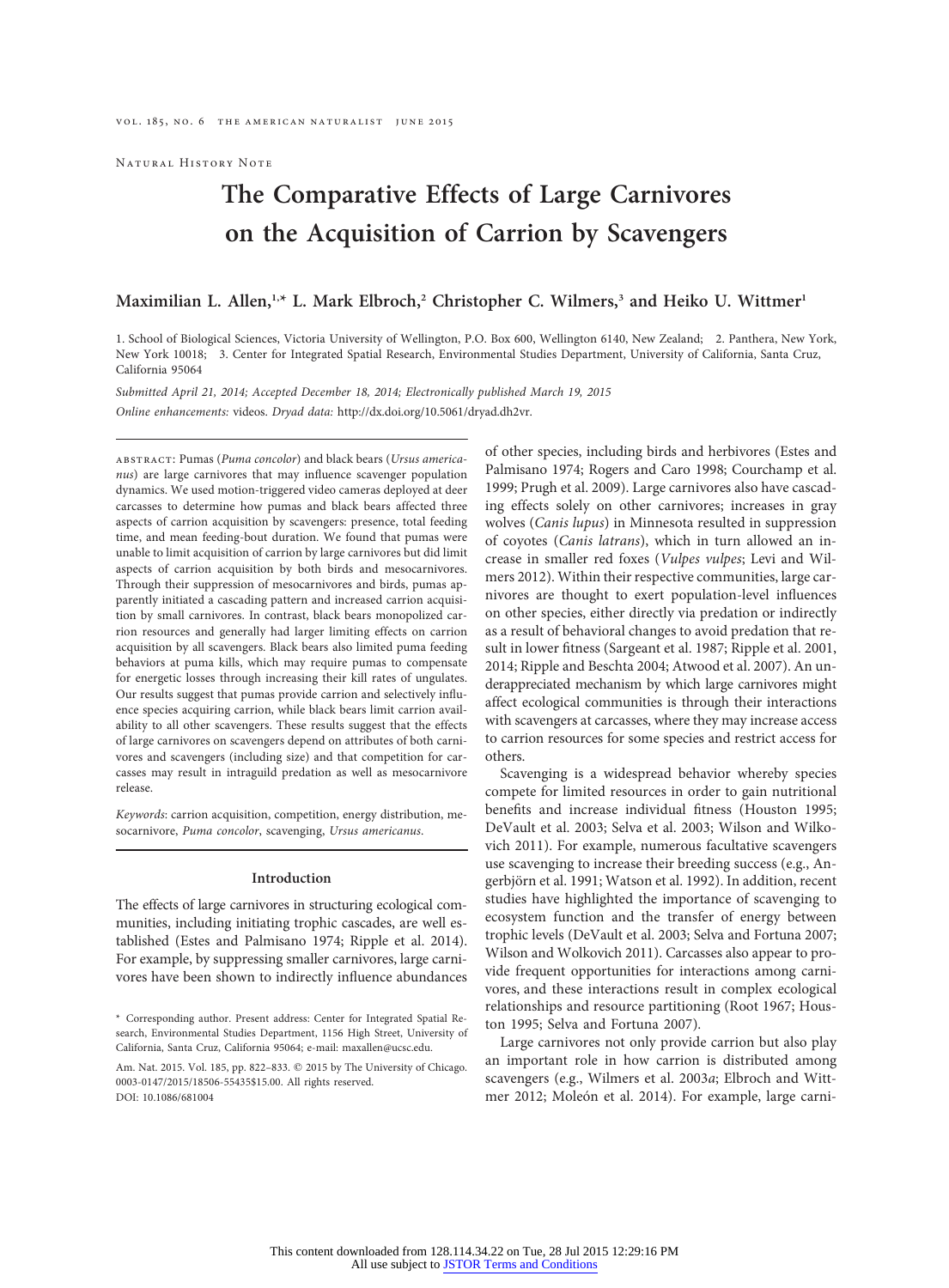vores provide carrion throughout the year, rather than in the seasonal pulses characteristic of anthropogenic sources (Wilmers et al. 2003b). In addition to providing carrion, large carnivores are also capable of opening carcasses, allowing other species access to edible portions of the carcass (Selva et al. 2003). Large carnivores, however, also directly limit scavenger species at their kills and, through competition, limit the availability of carrion for other obligate and facultative scavengers when they themselves are scavenging (Hunter et al. 2006; Allen et al. 2014b).

Within western North American ecological communities, both pumas (Puma concolor) and black bears (Ursus americanus) are large carnivores that have the potential to affect other scavengers. Pumas are solitary predators that frequently kill ungulates while only occasionally scavenging themselves (Bauer et al. 2005; Knopff et al. 2010), and by regularly killing ungulates and other prey they act as an important source of carrion to scavenger communities (Elbroch and Wittmer 2012; Allen et al. 2014b). In contrast, black bears frequently kill newborn ungulates (Pelton 1982) but rarely kill adults (Svoboda et al. 2011). Therefore, black bears rarely provide carrion for scavengers and are instead a dominant scavenger of ungulates, including puma kills (Murphy et al. 1998; Ruth and Murphy 2010; Allen et al. 2014b). The influence of black bears on the acquisition of carrion by other scavengers, however, has been understudied.

The effects pumas and black bears have on the acquisition of carrion by scavengers is likely species specific. Previous research has shown that some scavengers access and exploit carrion better than others, as a result of differences in morphology and behaviors (Root 1967; Hertel 1994; Houston 1995; Cortés-Avizanda et al. 2012). Here, we evaluated the potential influences of competition on scavenging behaviors instead, and we attempted to determine how pumas and black bears affect the acquisition of carrion by scavenger classes and species. To address this question, we conducted a series of in situ experiments at black-tailed deer (Odocoileus hemionus columbianus) carcasses, comparing carrion acquisition at puma kills (video 1; videos 1–3 available online) to that at matching control carcasses and at a separate set of experimental carcasses where black bears were either present or absent. Specifically, we analyzed three aspects of carrion acquisition exhibited by each scavenger species: presence or absence at carcasses, total feeding time, and mean feeding-bout duration. We used presence as a proxy of the ability of scavengers to acquire energy from a given carcass, and we used total feeding time as a proxy for the amount of energy a scavenger was able to gain from a given carcass. Last, we used mean feeding-bout duration as a proxy for the effects of predation risk perceived by scavengers, because we hypothesized that a scavenger should exhibit shorter feeding bouts at carcasses with higher per-



Video 1: Still photograph from a video, available online, showing a male puma feeding on a black-tailed deer it killed.

ceived risk (Charnov 1976; video 2). We hypothesized that pumas and black bears would limit each aspect of carrion acquisition for all scavengers but that there would be variation in the magnitude of their limitation based on the body size of scavenger species.

Previous research demonstrated that pumas are subordinate to other large carnivores, including gray wolves, grizzly bears (Ursus arctos), jaguars (Panthera onca), and sometimes coyotes (Canis latrans; Ruth and Murphy 2010). We thus expected pumas to have a small effect on the acquisition of carrion by large carnivores. However, pumas are known to regularly kill smaller carnivores, and both mesocarnivores and small carnivores are present in the diet of pumas across much of their distribution (Murphy and Ruth 2010). Because of their dominance over mesocarnivores and small carnivores, we expected pumas to limit all three aspects of carrion acquisition by these classes. Pumas are also known to exhibit behaviors to minimize carcass detection by avian species, including caching of kills and moving kills to areas of dense overhead cover (Bischoff-Mattson and Mattson 2009; Ruth and Murphy 2010; Allen et al. 2015). Because of these behaviors, we expected pumas to limit the acquisition of carrion by avian scavengers, mainly by limiting their presence.

Black bears are capable of rapidly eating large amounts of food (video 3), including carrion, and their large body size allows them to exclude other species from carrion (Murphy et al. 1998; Allen et al. 2014b). On the basis of these observations, we hypothesized that black bears would be capable of monopolizing carrion resources, thereby limiting the presence and total feeding time of other scavengers. Despite their large size and occasional predation, black bears rarely kill other carnivores (Pelton 1982; Larivière 2001).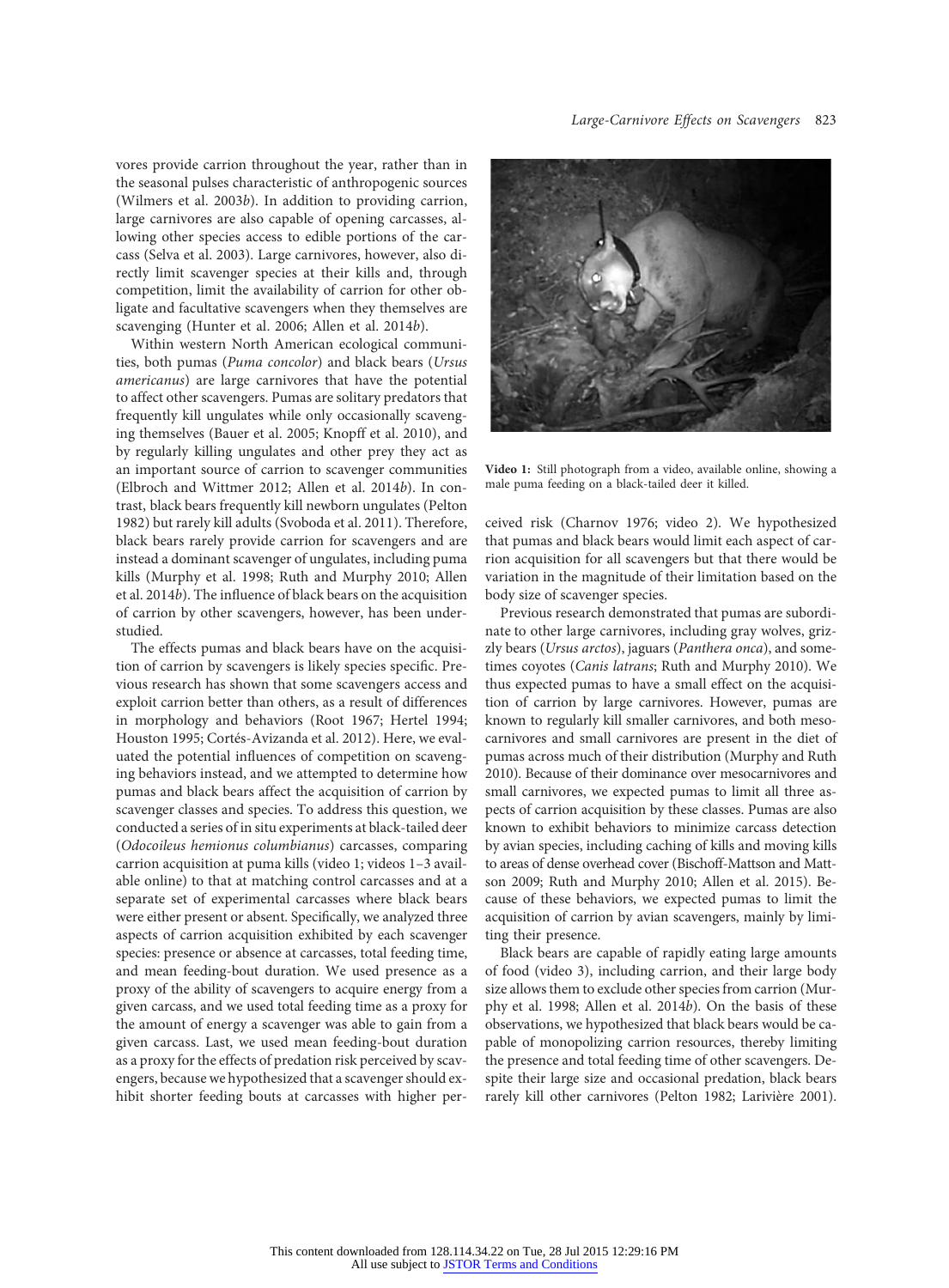## 824 The American Naturalist



Video 2: Still photograph from a video, available online, showing an interaction between scavengers, where a gray fox flees from an approaching bobcat.

This suggests that other scavengers are not frequently in danger of injury or death from scavenging black bears, and we therefore hypothesize that black bears would have small limitations on mean feeding-bout duration of other scavengers.

## Methods

### Study Area

We conducted our study in the Mendocino National Forest, California. The study area encompassed approximately 1,000 km2 (fig. 1). The area was primarily forested, with elevations ranging from 396 to 2,466 m and the majority of precipitation occurring from December through March. The habitat and meteorological aspects of the study area have been described in detail elsewhere (Allen et al. 2014a). Black bears occurred at high population densities despite hunting pressure (Forrester 2014). Pumas were legally protected from hunting, occurred at low population densities, and were the only predator in the system known to frequently kill adult ungulates (Allen et al. 2014a). Black-tailed deer were the most common large-ungulate prey of pumas, while wild pigs (Sus scrofa) and tule elk (Cervus elaphus nannodes) were present at very low densities but were not preyed on by pumas (Allen et al. 2014a). Intraguild predation by pumas was noted in the study area, with pumas killing black bears, coyotes, gray foxes, and raccoons (Allen et al. 2015).

#### Experimental Design and Field Methods

From January 2010 to November 2012, we used motiontriggered video cameras with infrared flash to record and compare scavenger activity at different types of black-tailed deer carcasses. Because of the different spatial scales that can determine the scavenger assemblage present at a carcass, we designed our study to account for spatial characteristics and autocorrelation by determining the carcass location on the basis of habitat. For pumas, we compared the acquisition of carrion by scavengers at kills made by pumas  $(n=58)$  to that at control carcasses  $(n=58)$  with matching habitat characteristics that we placed simultaneously on the landscape. For black bears, we distributed black-tailed deer carcasses in varied habitats across the study area and compared scavenger carrion acquisition at carcasses where black bears were present ( $n = 33$ ) to that at carcasses where they were absent ( $n = 46$ ). For puma control carcasses and the black bear experiments, we used black-tailed deer killed through vehicle collisions that were fresh and in good condition, allowing us to replicate the freshness and decomposition state of actual puma kills.

Between June 2010 and December 2012, we captured seven pumas and fitted them with a combined ARGOS satellite GPS/radio telemetry collar (Lotek 7000SAW, New Market, ON; Allen et al. 2014a). In order to find fresh puma kills, we downloaded the location data via satellite connection every 3 days and investigated any GPS clusters where a monitored puma had spent at least 2 h within 150 m and appeared to still be present on the same day as the Argosrelayed GPS downloads (Allen et al. 2014b). We approached these potential feeding sites during midday, when pumas were least active, confirmed their continued presence with very-high-frequency telemetry, and limited the duration of our visits at the site in order to limit disturbance of the puma and avoid possible carcass abandonment. We secured the carcass with a wire cable to hold it within 1 m of



Video 3: Still photograph from a video, available online, showing a black bear scavenging on the carcass of a black-tailed deer.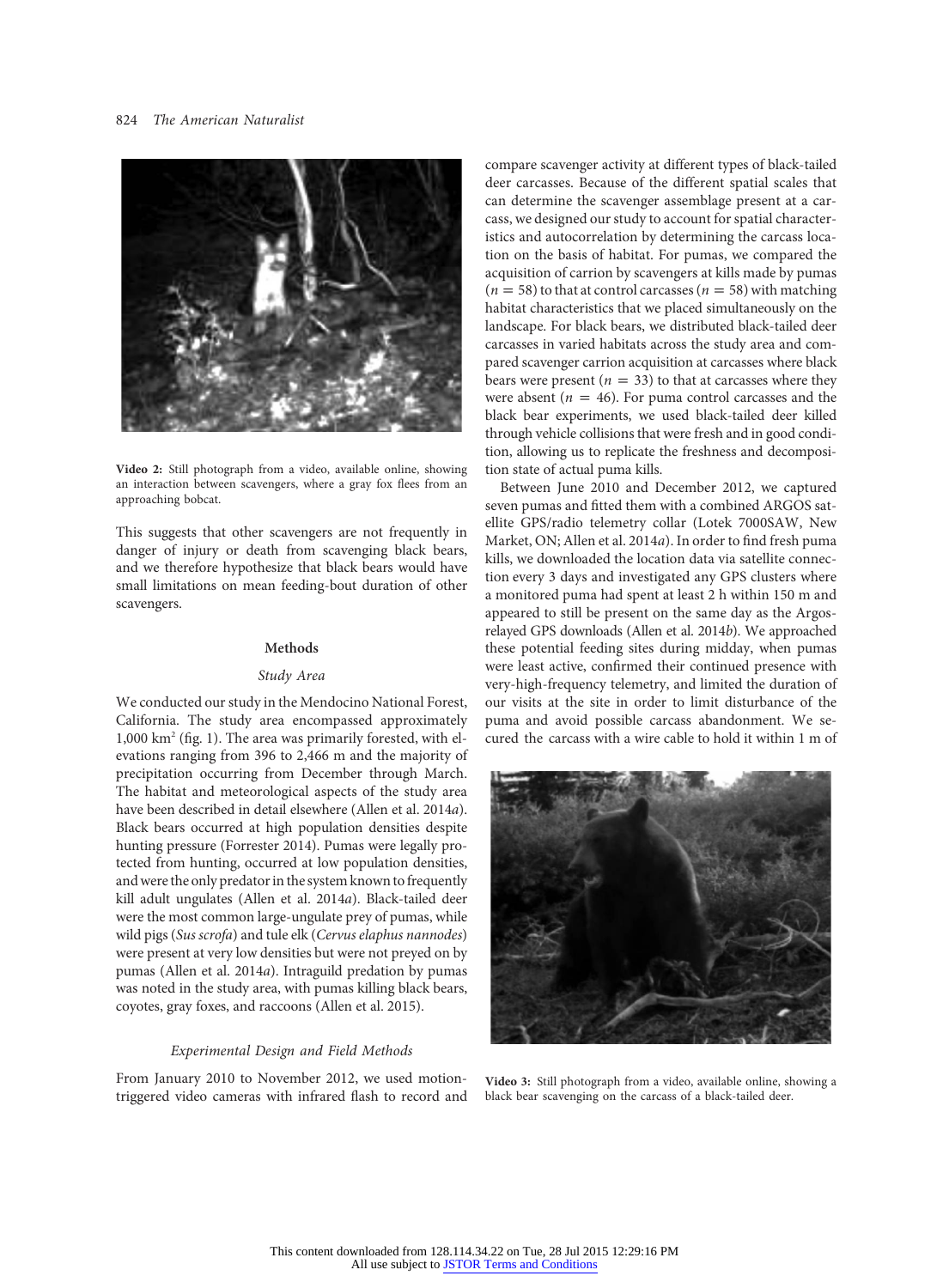

Figure 1: Map of the study area in Mendocino National Forest. Each carcass type is noted on the map to show the distribution, within the greater context of the Northern Coast Ranges.

its location for monitoring and then deployed a motiontriggered camera (Bushnell ScoutCam, Overland Park, KS) to document the feeding behaviors of scavengers at the kill. We set the motion-triggered cameras to record the maximum amount of activity, with 60 s of video recorded at each trigger and a pause of 1 s before becoming active at the next trigger. We recorded the habitat characteristics of the site and then found the site for the puma control carcass by matching the habitat characteristics as closely as possible to, in order of importance, (1) primary habitat type, (2) overhead tree species, (3) canopy cover, (4) secondary habitat type, (5) distance to secondary habitat, and (6) elevation. Before arriving at the site of the control carcass, we prepared a black-tailed deer carcass to provide an equivalent amount of meat in the same stage of decomposition as at the puma kill and then secured the carcass and deployed another camera.

For the black bear experiments, we placed 100 blacktailed deer carcasses in a variety of habitats, in order to increase detection probabilities for all vertebrate scavengers present in our study area. We secured each carcass in place with a wire cable and monitored the carcass for scavenger feeding behaviors with a motion-triggered video camera with infrared flash (Cuddeback IR, De Pere, WI). We set the motion-triggered cameras to record the maximum amount of activity, with 30 s of video and a pause of 60 s before the next trigger. In order to understand the possible effects of black bears on other scavengers, we divided carcasses into those where black bears were "present" (defined as carcasses at which they were the first or second scavenger to arrive) and those where black bears were "absent" (defined as carcasses at which they were either completely absent or one of the last scavengers to arrive and at which they spent ≤10 min). We removed carcasses from our analyses (1) when black bears had an unknown influence (i.e., when they were the third or later scavenger to arrive and spent >10 min at the carcass;  $n = 10$ ) or (2) when carcasses had incomplete data because of camera malfunctions or camera displacements by black bears ( $n = 11$ ).

#### Statistical Analyses

To determine the influences of pumas and black bears on scavengers, we considered three aspects of carrion acquisition: "presence," "total feeding time," and "mean feedingbout duration." Presence was calculated as the percentage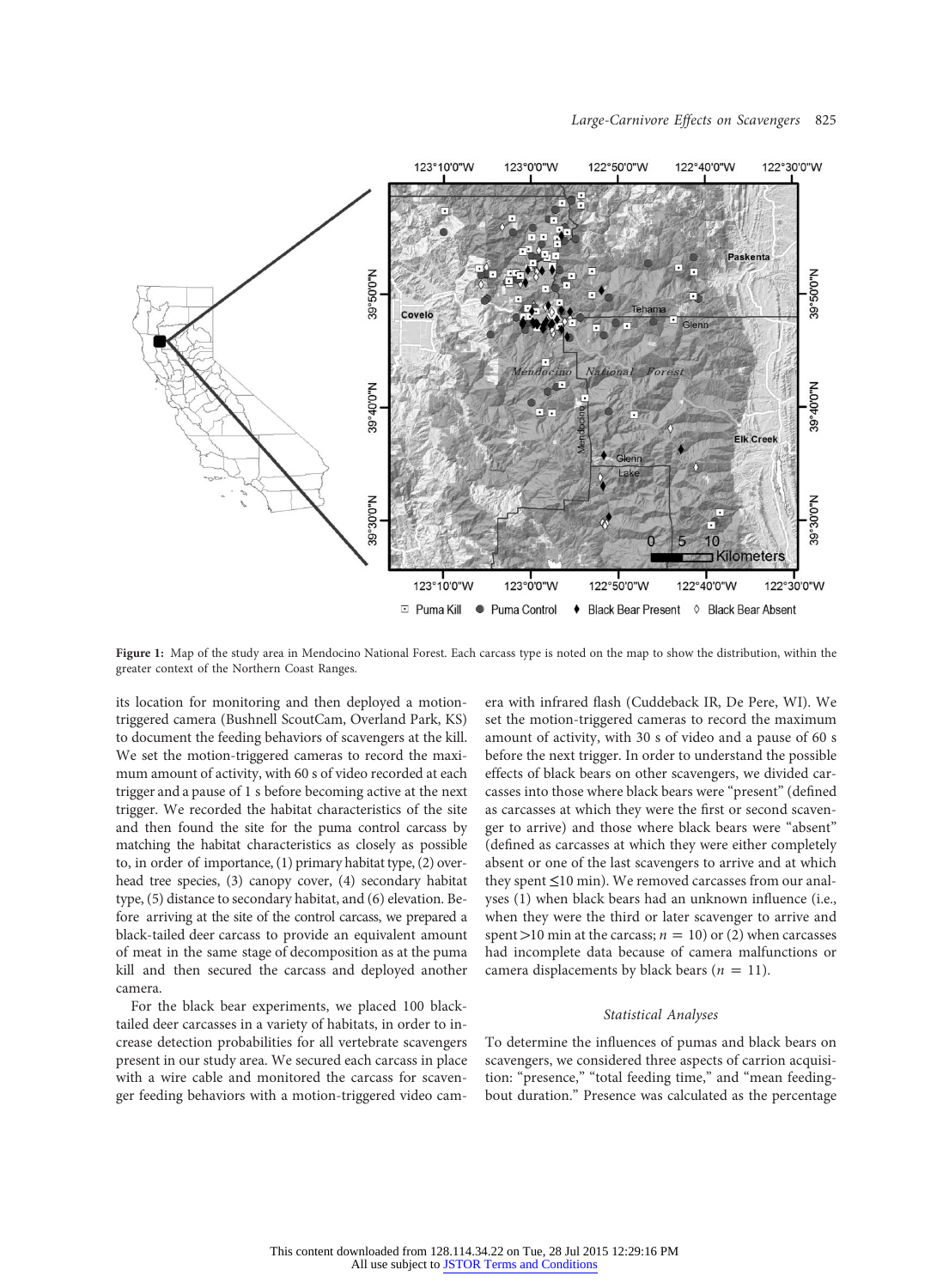of carcasses at which each scavenger species or class was recorded. We calculated the duration of a given feeding bout by subtracting the time at the start of a visit from the time at the end of a visit. For visits of less than 30 s, we considered the species or class present for 1 min rather than 0 min, and we rounded all other visits to the closest minute. Total feeding time was calculated as the sum of all feeding bouts at a given carcass, and mean feeding-bout duration was calculated as the mean duration of all feeding bouts at a given carcass.

We used generalized linear models (GLMs) to analyze each aspect of carrion acquisition, using the program R (ver. 3.1.0; R Development Core Team 2014). The data for these analyses are available in the Dryad Digital Repository (http://dx.doi.org/10.5061/dryad.dh2vr; Allen et al. 2015). In each analysis, we considered  $P \leq .05$  to be significant and  $P \leq 0.1$  to be marginally significant. We first tested for the effects of pumas and black bears on scavenger species and then analyzed scavengers by classes, with each scavenger species placed into one of four classes according to their body mass (table 1). We used each aspect of carrion acquisition as our dependent variables and chose the appropriate distribution on the basis of the error residuals. We used a binomial distribution with a logit link for presence, a Gamma distribution with a log link for total feeding time, and a Gaussian distribution with a log link for mean feeding-bout duration. We used carcass type as our first independent variable (first puma kill vs. control, then black bear present vs. absent). For our species analyses, we also included the corresponding value of carrion acquisition by the other nine most frequent scavengers as independent variables. For our class analyses, we included the corresponding value of carrion acquisition by the three other classes. Finally, we analyzed the effects of black bears on pumas, including puma carrion acquisition and feeding at their own kills. At puma kills, we compared puma total feeding time and mean feeding-bout duration before and after the arrival of black bears. We used puma total feeding time and mean feeding-bout duration as the dependent variables and whether the feeding occurred before or after bear arrival as the independent variable. As described above, we used a Gamma distribution with a log link for total feeding time and a Gaussian distribution with a log link for mean feeding-bout duration.

Following these GLM analyses, we performed post hoc Akaike information criterion (AIC; Akaike 1974) analyses to determine the likely cause of the observed increased scavenging of small carnivores at puma kills. We used the GLM analyses as described above, using each aspect of carrion acquisition as our dependent variable. For our predictor variables we used models for just pumas and for the mesocarnivore and avian classes combined and then compared the AIC weights of the models to determine the top model.

#### Results

Between May 2011 and November 2012, we recorded 10,775 videos of animal activity at puma kills and 9,663 videos of animal activity at puma control carcasses. From GPS data, pumas stayed within 150 m of 58 black-tailed deer kills we monitored for a mean of 75.1 ( $\pm$  5.9 SE) h. We set up cameras at puma kills a mean of 39.8 ( $\pm$  2.9 SE) h after the puma made the kill, and we set up the paired carcasses and cameras within a mean of 1.5 ( $\pm$  0.2 SE) h after the camera was set up at the puma kill.

Between January 2010 and November 2012, we recorded 3,039 videos of animal activity at carcasses where black bears were present and 9,038 videos of animal activity at carcasses where black bears were absent. Black bears detected carcasses a mean of 48.5 ( $\pm$ 12.1 SE) h after they were placed in the landscape. Black bears had a mean total feeding time of 105.9 ( $\pm$ 25.6 SE) min and a mean feedingbout duration of 4.8 ( $\pm$ 0.9 SE) min.

#### Effects of Pumas on Scavengers

Pumas had mixed effects on the three aspects of acquisition of carrion by specific scavenger classes and species at their kills (table 2). Pumas did not limit large carnivores overall, but among large carnivores, pumas significantly limited the presence of domestic dogs ( $z_{114} = -2.40$ ,  $P = .0166$ ) and marginally limited the presence of coyotes and the mean

| Scavenger class                                              | Scavenger species                                                                                                                                                                                                                                                                                                                                                                                                                                                                                                                                                                                             |
|--------------------------------------------------------------|---------------------------------------------------------------------------------------------------------------------------------------------------------------------------------------------------------------------------------------------------------------------------------------------------------------------------------------------------------------------------------------------------------------------------------------------------------------------------------------------------------------------------------------------------------------------------------------------------------------|
| Large carnivore<br>Mesocarnivore<br>Small carnivore<br>Avian | Black bear (Ursus americanus), coyote (Canis latrans), domestic dog (Canis familiaris), puma (Puma concolor)<br>Bobcat (Lynx rufus), fisher (Martes pennanti), gray fox (Ucrocyon cinereoargenteus), raccoon (Procyon lotor)<br>Ringtail (Bassariscus astutus), striped skunk (Mephitis mephitis), western spotted skunk (Spirogale gracilis)<br>Bald eagle (Haliaeetus leucocephalus), common raven (Corvus corax), golden eagle (Aquila chrysaetos), great<br>horned owl (Bubo virginianus), northern goshawk (Accipiter gentilis), red-tailed hawk (Buteo jamaicensis),<br>turkey vulture (Cathartes aura) |

Table 1: Species for each scavenger class

Note: Species composition for each of the four scavenger classes we tested for influences from pumas and black bears. Scavenger species were grouped into classes on the basis of their mass.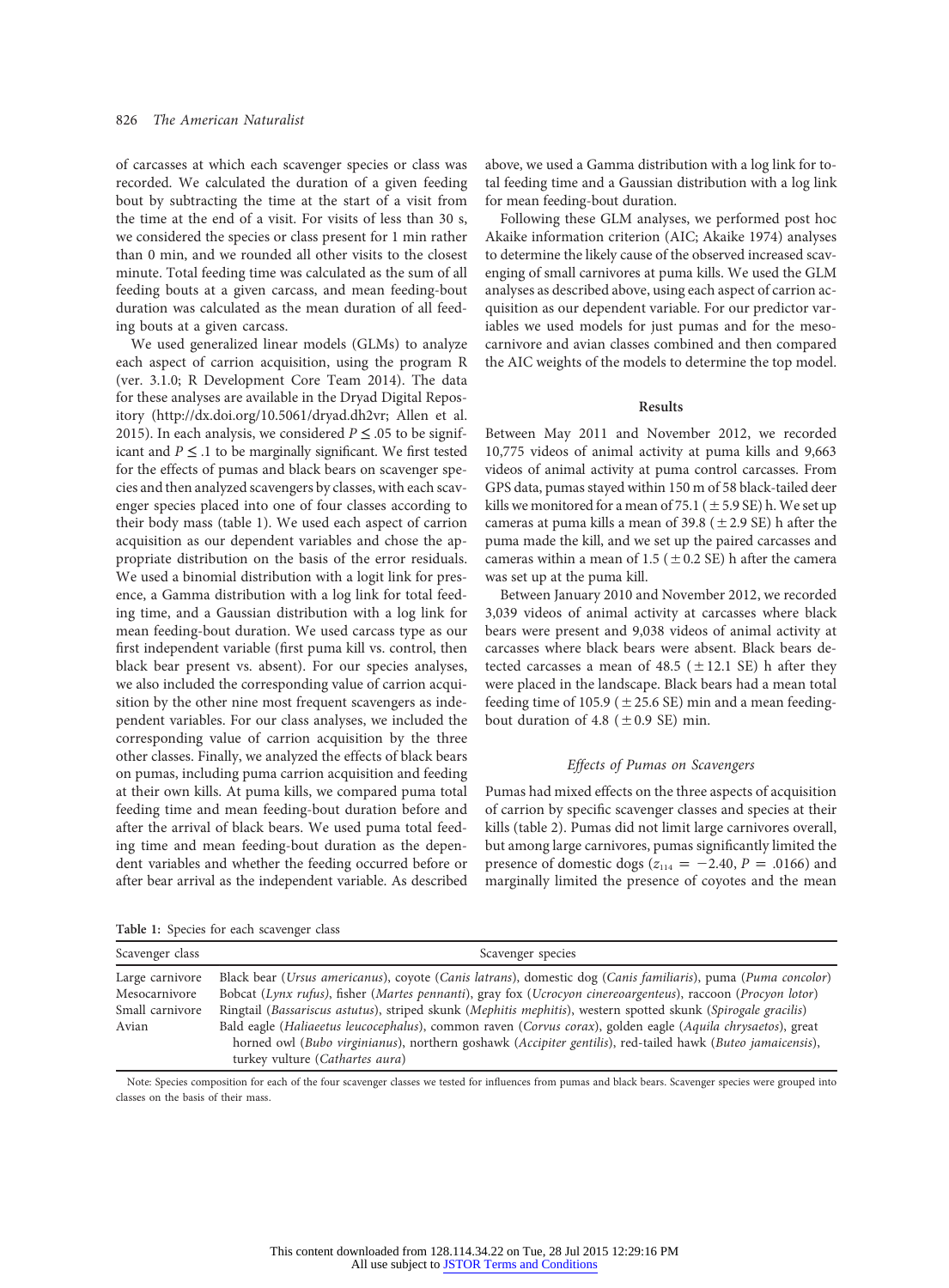|                   |      | Presence (%) |       |                               | Mean total feeding time in minutes (95% CI) |       |                      | Mean feeding-bout duration in minutes (95% CI) |       |
|-------------------|------|--------------|-------|-------------------------------|---------------------------------------------|-------|----------------------|------------------------------------------------|-------|
| Scavenger         | 浢    | Control      | Р,    | Κill                          | Control                                     | P,    | Kill                 | Control                                        | P     |
| Class:            |      |              |       |                               |                                             |       |                      |                                                |       |
| Large carnivore   | 79.3 | 82.8         | .4052 | 136.1 (90.3-181.8)            | $127.3(72.4 - 182.3)$                       | .6564 | $7.90(5.84 - 9.96)$  | 8.99 (6.98-10.99)                              | .6481 |
| Mesocarnivore     | 44.8 | 60.3         | .0845 | 58.8 (29.7-87.8)              | $135.1(93.3 - 177.0)$                       | .0021 | $2.33(1.73 - 2.93)$  | $3.77(3.01 - 4.54)$                            | 0046  |
| Small carnivore   | 25.9 | 22.4         | 3213  | $47.0 (7.7 - 86.3)$           | 26.8 (5.6-48.0)                             | 4589  | $3.89(0.84 - 6.95)$  | 1.53 (1.10-1.95)                               | 2293  |
| Avian             | 37.9 | 36.2         | 7972  | $50.4(43.6 - 57.2)$           | 152.9 (65.9–239.8)                          | 0132  | $3.28(2.05 - 4.52)$  | $5.56(3.81 - 7.31)$                            | .0366 |
| Species:          |      |              |       |                               |                                             |       |                      |                                                |       |
| <b>Black</b> bear | 72.4 | 62.1         | 3852  | 145.9 (98.5–193.2)            | $151.8(81.2 - 222.3)$                       | 5134  | 8.91 (6.64–11.18)    | $13.78(9.24 - 18.33)$                          | 0868  |
| Bobcat            | 8.6  | 15.5         | 4126  | 7.8 $(-1.7 \text{ to } 17.3)$ | $37.7 (-34.0 to 109.3)$                     | 0386  | $1.68(.76-2.59)$     | $1.22(0.93 - 1.51)$                            | 8432  |
| Common raven      | 22.4 | 27.6         | 7715  | $29.1 (4.6 - 53.5)$           | $47.9(21.9 - 73.8)$                         | 7557  | $3.07(1.40 - 4.73)$  | $4.00(2.49 - 5.51)$                            | 6084  |
| Coyote            | 25.9 | 36.2         | 0796  | $8.0(1.9-14.1)$               | $16.5(6.6-26.3)$                            | .2533 | $1.46(1.01-1.92)$    | $2.71(1.59-3.82)$                              | 4544  |
| Domestic dog      | 1.7  | 13.8         | .0166 | $7.0(7.0 - 7.0)$              | $28.0 (-3 to 56.3)$                         | 6344  | $1.40(1.40-1.40)$    | $3.67(1.04 - 6.30)$                            | .9571 |
| Fisher            | 17.2 | 22.4         | 4637  | $8.3(2 - 16.5)$               | $82.3 (-2t) 164.9$                          | 0004  | $1.95(47-3.43)$      | $3.33(2.12 - 4.55)$                            | .2379 |
| Gray fox          | 37.9 | 48.3         | .1454 | $81.4(11.0-151.9)$            | 96.3 (48.8-143.9)                           | 0075  | $2.29(1.68 - 2.89)$  | $3.90(2.98 - 4.82)$                            | 0123  |
| Ringtail          | 15.5 | 6.9          | .0680 | 51.0 ( $-20.2$ to 122.2)      | 36.5 $(-1.6 \text{ to } 74.6)$              | 1299  | $2.96(1.73 - 4.19)$  | $2.17(1.16 - 3.18)$                            | .6861 |
| Spotted skunk     | 17.2 | 13.8         | .2564 | $45.0$ (-26.1 to 116.1)       | $20.2 (-3.8 to 44.2)$                       | 0313  | $3.95 (-68 to 8.58)$ | $1.28(.90-1.65)$                               | 0082  |
| Turkey vulture    | 19.0 | 22.4         | .4568 | $66.5(27.8 - 105.1)$          | $178.8(57.3 - 300.2)$                       | 2818  | $4.40(2.12 - 6.68)$  | $8.32(4.20 - 12.43)$                           | 3228  |

| i                    |           |
|----------------------|-----------|
|                      |           |
|                      |           |
|                      |           |
|                      |           |
|                      |           |
|                      |           |
|                      |           |
|                      | ׅ֚֡֡֡֬֝   |
|                      |           |
|                      |           |
|                      |           |
|                      |           |
|                      |           |
| j                    |           |
|                      |           |
|                      |           |
| י<br>י               |           |
|                      |           |
|                      |           |
| i                    |           |
|                      |           |
| ļ                    | ׅׅ֡֡֡֡֡֝֬ |
|                      |           |
|                      |           |
|                      |           |
| $\ddot{\phantom{a}}$ |           |
|                      |           |
|                      |           |
| ξ<br>ļ               |           |
|                      |           |
| rable 2: $F^{\mu}$   |           |
| F                    |           |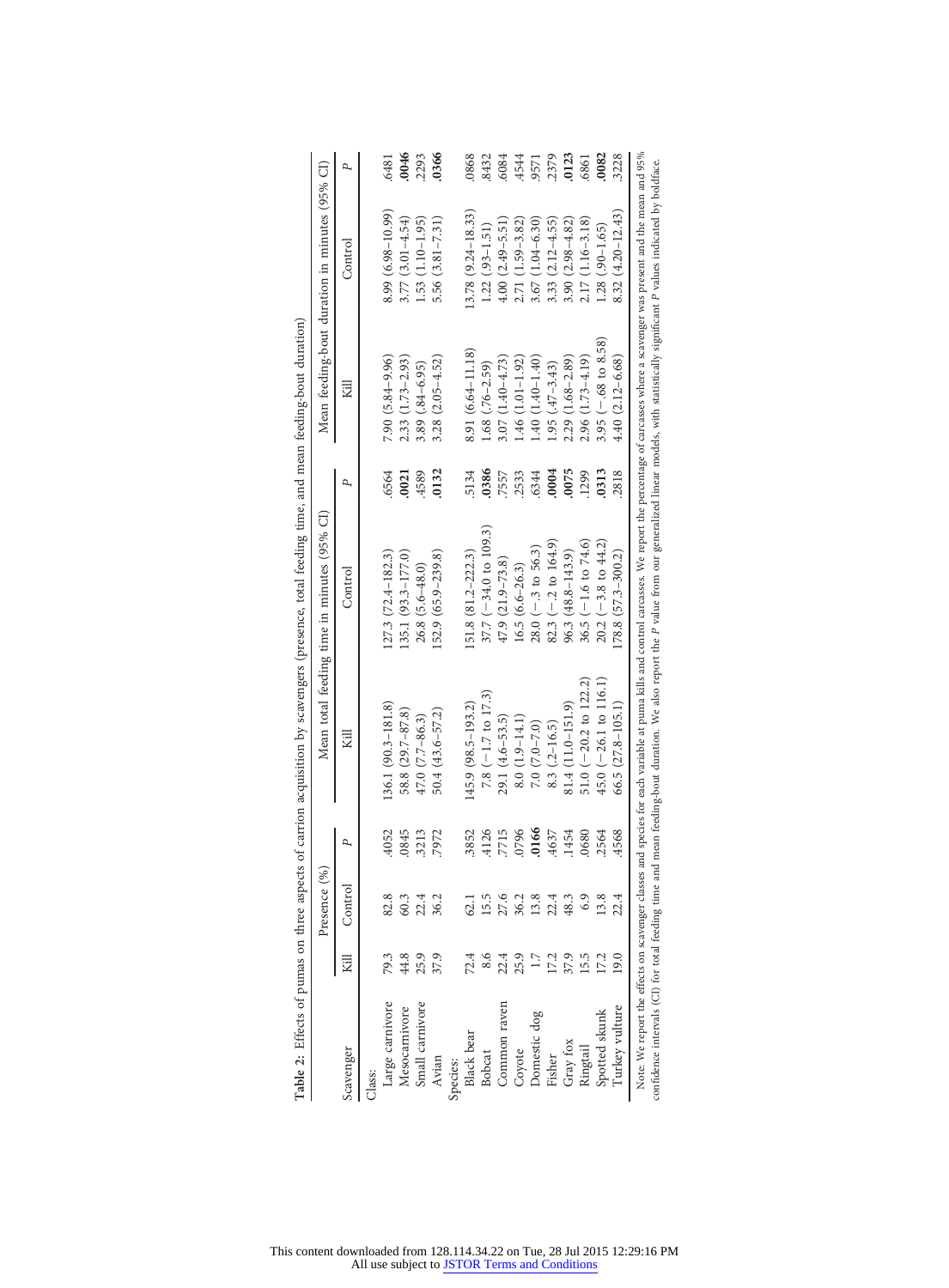feeding-bout duration of black bears (table 2). Pumas also marginally limited the presence of mesocarnivores (table 2) while significantly decreasing both their total feeding time  $(t_{60} = -3.22, P = .0021)$  and their mean feeding-bout duration ( $t_{60} = -2.95$ ,  $P = .0046$ ). Among mesocarnivores, pumas significantly limited the total feeding times of three species, bobcat ( $t_{13} = -3.53$ ,  $P = .0386$ ), fisher ( $t_{22} =$  $-4.85$ ,  $P = .0004$ ), and gray fox ( $t_{49} = -2.82$ ,  $P = .0075$ ), while also significantly decreasing the mean feeding-bout duration of gray foxes ( $t_{49} = -2.63$ ,  $P = .0123$ ). Finally, pumas significantly decreased the total feeding time of avian scavengers ( $t_{42} = -2.60$ ,  $P = .0132$ ) as well as their mean feeding-bout duration ( $t_{42} = -2.17$ ,  $P = .0366$ ).

Pumas apparently had positive effects on the acquisition of carrion by small carnivores. For example, small-carnivore total feeding time was 75% longer at puma kills than at control carcasses, and their mean feeding-bout duration was 2.6 times longer at puma kills than at control carcasses. Among small carnivores, ringtails marginally increased their presence at puma kills (table 2), while spotted skunks significantly increased their total feeding time ( $z_{17} = 2.61$ ,  $P =$ .0313) and mean feeding-bout duration ( $z_{17} = 3.49$ ,  $P =$ .0082). Using a post hoc AIC analyses, we found that the combined effect of the presence of mesocarnivore and avian classes was more important than the presence of pumas on small-carnivore presence  $\left( \text{wAIC} \right]$  [AIC weight] = 1.00 vs.  $_{\text{w}}$ AIC = 0.00). Total feeding times of mesocarnivores and avian scavengers were slightly better than puma presence at explaining small-carnivore total feeding time  $\left( _{w}ALC =$ 0.58 vs.  $_{\text{w}}$ AIC = 0.42), while presence of pumas was much better than the combined mean feeding-bout durations of mesocarnivores and birds at explaining the mean feedingbout duration of small carnivores (wAIC =  $0.81$  vs. wAIC = 0.19). This suggests that pumas may initiate a cascading effect among scavenger classes by limiting the presence and total feeding times of mesocarnivore and avian scavengers and thus allowing small carnivores to increase access to carrion at their kills (fig. 2).

## Effects of Black Bears on Scavengers

Overall, black bears had a strong limiting influence on the acquisition of carrion by scavengers. In most cases, the limitations exhibited by black bears were of a larger magnitude than those of pumas (table 3), but they did not significantly limit the feeding-bout duration of any class or



Figure 2: Potential cascading effects initiated by pumas at their kills. Pumas limited the total feeding times and mean feeding-bout durations of mesocarnivores and birds. By reducing carrion acquisition by these classes, pumas apparently allowed small carnivores to increase their acquisition of carrion. Drawings provided courtesy of Yiwei Wang.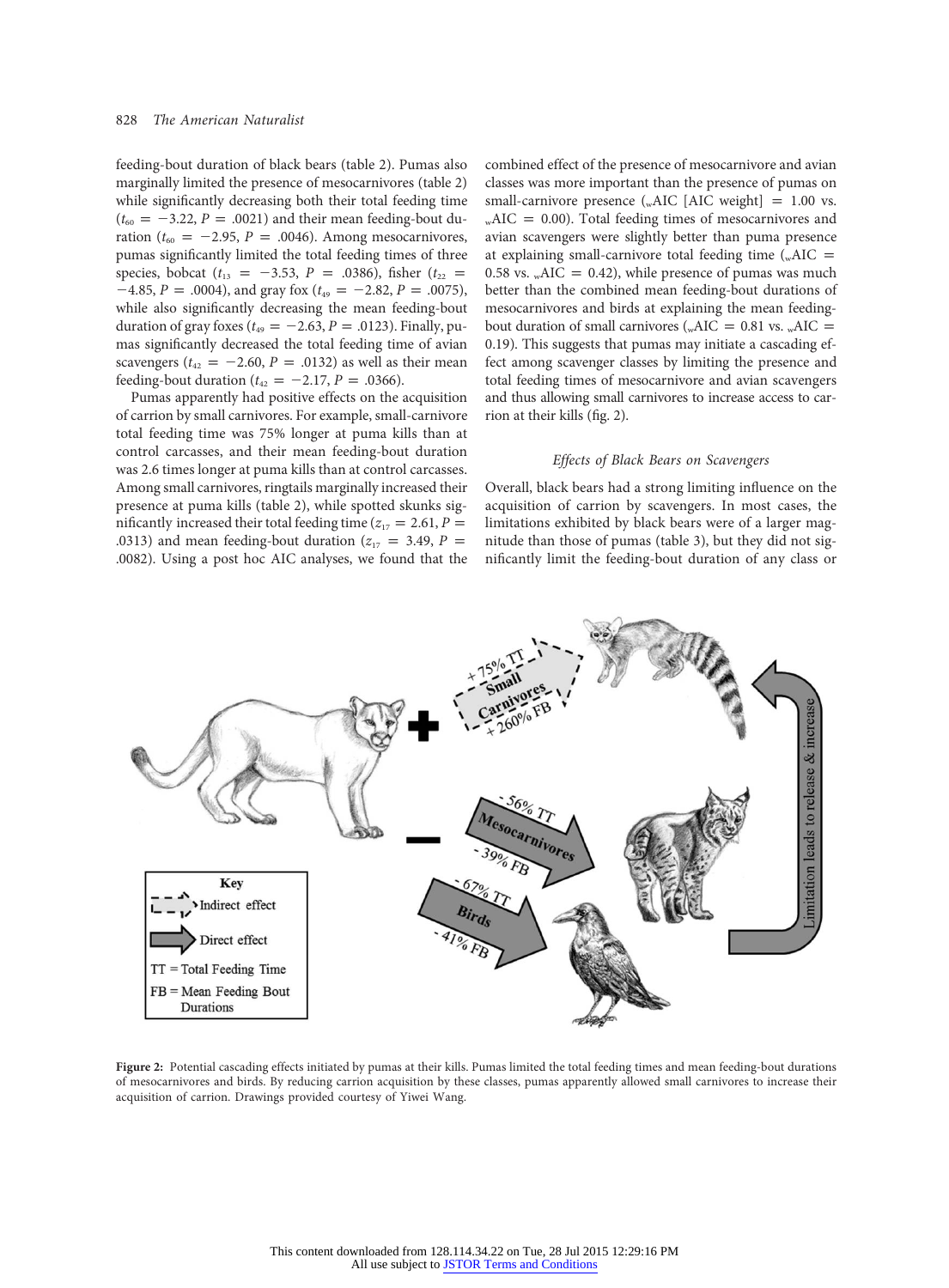|                 |                 | Presence (%) |                       |                        | Mean total feeding time in minutes (95% CI)                                                                                                                                                                                                                                                                                                                                                                                          |        |                     | Mean feeding-bout duration in minutes (95% CI) |          |
|-----------------|-----------------|--------------|-----------------------|------------------------|--------------------------------------------------------------------------------------------------------------------------------------------------------------------------------------------------------------------------------------------------------------------------------------------------------------------------------------------------------------------------------------------------------------------------------------|--------|---------------------|------------------------------------------------|----------|
| Scavenger       | Present         | Absent       | P                     | Present                | Absent                                                                                                                                                                                                                                                                                                                                                                                                                               | P,     | Present             | Absent                                         | P        |
| Class:          |                 |              |                       |                        |                                                                                                                                                                                                                                                                                                                                                                                                                                      |        |                     |                                                |          |
| Large carnivore | 18.2            | 63.0         | .0021                 | $10.0 (-.8 to 20.8)$   | 49.7 (23.8-75.5)                                                                                                                                                                                                                                                                                                                                                                                                                     | .0173  | $1.55(.80-2.30)$    | $3.82(2.14 - 5.51)$                            | 2584     |
| Mesocarnivore   | 27.3            | 84.8         | < .0001               | $6.1(3.1-9.1)$         | 269.1 (167.1–371.2)                                                                                                                                                                                                                                                                                                                                                                                                                  | < 0001 | $1.13(91 - 1.35)$   | $4.81(3.73 - 5.90)$                            | 1441     |
| Small carnivore | $\overline{61}$ | 17.4         | .8805                 | $1.0(1.0-1.0)$         | $15.0$ $(.0-30.0)$                                                                                                                                                                                                                                                                                                                                                                                                                   | .0134  | $1.00(1.00-1.00)$   | 1.74 (1.05-2.43)                               | 8893     |
| Avian           | 60.6            | 65.2         | 4<br>.171             | $50.4(26.5 - 74.3)$    | 180.8 (109.6-252.0)                                                                                                                                                                                                                                                                                                                                                                                                                  | .0003  | $3.13(2.04 - 4.22)$ | $6.45(3.57-9.34)$                              | 5284     |
| Species:        |                 |              |                       |                        |                                                                                                                                                                                                                                                                                                                                                                                                                                      |        |                     |                                                |          |
| Bobcat          |                 | 28.3         | .0397                 | $11.0 (-8.6 to 30.6)$  | 217.8 (108.2-327.4)                                                                                                                                                                                                                                                                                                                                                                                                                  | 0128   | $1.55(.47 - 2.63)$  | $3.98(2.70 - 5.27)$                            | 3965     |
| Common raven    |                 | 43.5         | .2477                 | $8.3(3.3-13.2)$        | 94.3 (19.1–169.5)                                                                                                                                                                                                                                                                                                                                                                                                                    | 0043   | $1.89(.48-3.30)$    | $3.18(1.24 - 5.12)$                            | 2482     |
| Coyote          | 18.2            | 41.3         | .5106                 | $9.7 (-1.3 to 20.6)$   | $36.6$ $(20.4 - 52.7)$                                                                                                                                                                                                                                                                                                                                                                                                               | 3144   | $1.55(.80 - 2.30)$  | $2.90(1.54 - 4.27)$                            | 7662     |
| Domestic dog    |                 | 19.6         | .2077                 | $1.0(1.0-1.0)$         | $27.1 (-4.0 to 58.2)$                                                                                                                                                                                                                                                                                                                                                                                                                | 0799   | $1.00(1.00-1.00)$   | $3.52(1.34 - 5.69)$                            | 0988     |
| Fisher          |                 | 32.6         | .1312                 | $8.0(3.1 - 12.9)$      | $(44.7 (20.4 - 269.0))$                                                                                                                                                                                                                                                                                                                                                                                                              | .0603  | $2.22(.70 - 3.75)$  | $4.34(2.65 - 6.04)$                            | 7114     |
| Golden eagle    | $\Xi$           | 13.0         | .2409                 | 11.0 $(-4.2$ to 26.2)  | $[77.3 (57.1 - 297.6)]$                                                                                                                                                                                                                                                                                                                                                                                                              | 3102   | $3.20(.40 - 5.99)$  | $10.18(3.09 - 17.27)$                          | 4531     |
| Gray fox        | 15.2            | 60.9         | .0021                 | $12.4(3.4 - 21.4)$     | $171.2(66.9 - 275.4)$                                                                                                                                                                                                                                                                                                                                                                                                                | 0016   | $1.03(97-1.10)$     | $4.81(3.25-6.37)$                              | 2020     |
| Ringtail        |                 | 6.5          | .9971                 |                        | 7.3 $(-2.3 \text{ to } 17.0)$                                                                                                                                                                                                                                                                                                                                                                                                        |        |                     | $1.63(1.01 - 2.25)$                            | $\vdots$ |
| Spotted skunk   |                 | 10.9         | .9980                 |                        | 19.4 $(-4.1$ to $42.9)$                                                                                                                                                                                                                                                                                                                                                                                                              |        |                     | $1.92(0.84 - 3.00)$                            |          |
| Turkey vulture  | 51.5            |              | $\overline{40}$<br>Ì, | $(65.2 (30.6 - 99.9))$ | 222.7 (110.0-335.4)                                                                                                                                                                                                                                                                                                                                                                                                                  | .0063  | $3.95(2.42 - 5.48)$ | $9.39(3.42 - 15.36)$                           | .0086    |
| boldface.       |                 |              |                       |                        | Note: We report the effects on scavenger classes and species for each variable at carcasses where black bears were present and absent. We report the percent of carcasses where a scavenger was present and the<br>mean and 95% confidence intervals (CI) for total feeding time and mean feeding-bout duration. We also report the P value from our generalized linear models, with statistically significant P values indicated by |        |                     |                                                |          |

Table 3: Effects of black bears on three aspects of carrion acquisition by scavengers (presence, total feeding time, and mean feeding-bout duration) Table 3: Effects of black bears on three aspects of carrion acquisition by scavengers (presence, total feeding time, and mean feeding-bout duration)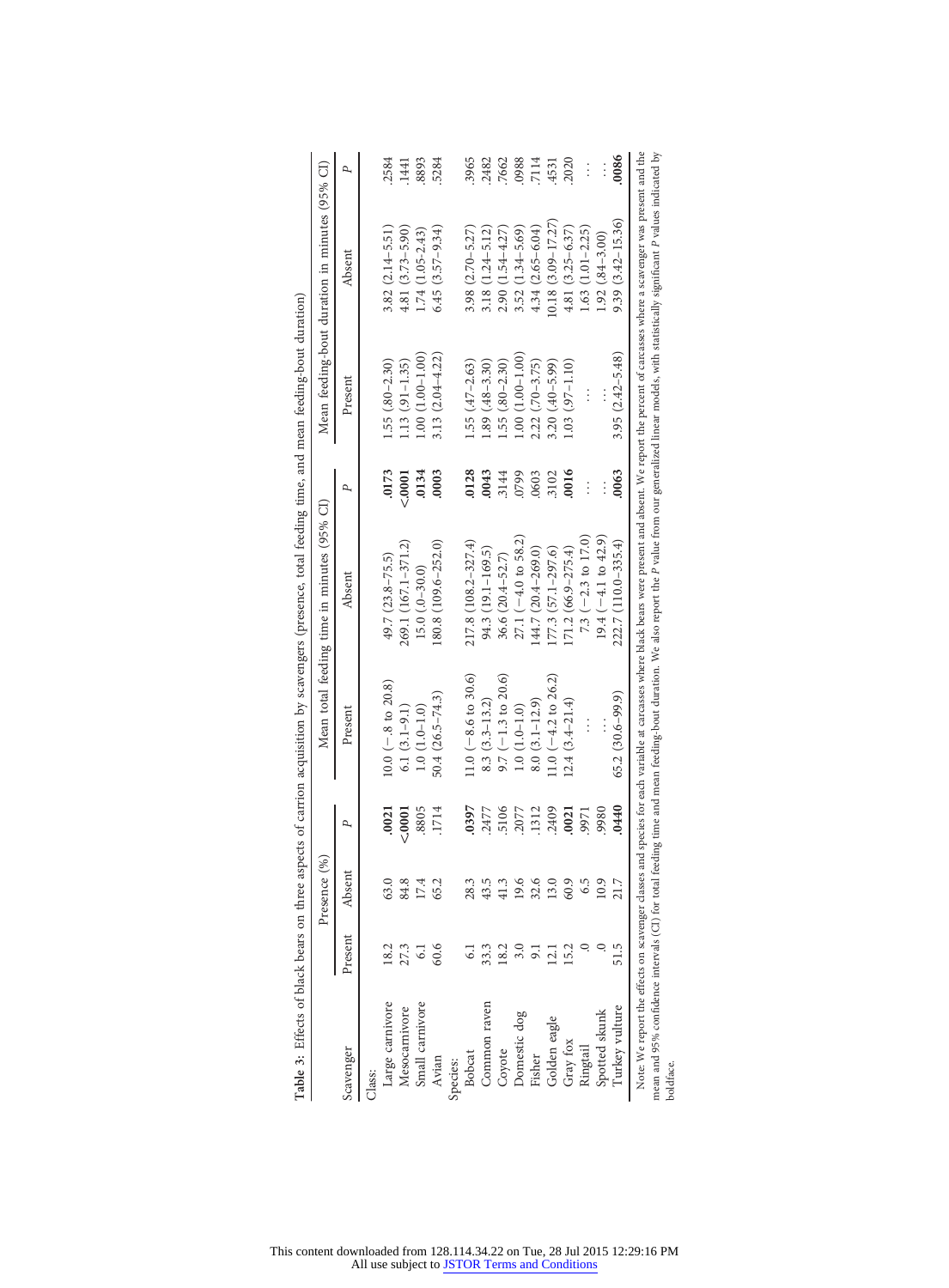species. Black bears exhibited the largest limitation on carrion acquisition for mesocarnivores. For example, mesocarnivores fed 44 times longer at carcasses where black bears were absent than at those where bears were present. Black bears significantly limited mesocarnivore total feeding time  $(t_{47} = -9.06, P < .0001)$  and presence  $(z_{114} = -4.11, P <$ .0001). Among mesocarnivores, black bears significantly limited bobcat total feeding time  $(t_{14} = -4.29, P)$ .0128) and presence ( $z_{77} = -2.06$ ,  $P = .0397$ ) as well as gray fox total feeding time ( $t_{32} = -3.46$ ,  $P = .0016$ ) and presence  $(z_{77} = -3.08, P = .0021)$ .

Black bears significantly limited the acquisition of carrion by large carnivores by limiting both their presence ( $z_{77}$  =  $-3.08$ ,  $P = .0021$ ) and their total feeding time ( $t_{34}$  =  $-2.52$ ,  $P = .0173$ ). Black bears also significantly limited the total feeding time of small carnivores ( $t_9 = -3.74$ ,  $P = .0134$ ) and completely excluded ringtails and spotted skunks from carcasses where they were present. Black bears significantly limited the total feeding time of the avian class  $(t_{48} = -3.97, P = .0003)$  and two avian species: common ravens ( $t_{30}$  = -3.22, P = .0043) and turkey vultures  $(t_{22} = -3.21, P = .0063)$ . Among scavengers, the only exception to limitation was the presence of turkey vultures, which were present at significantly more carcasses where black bears were also present  $(z_{77} = 2.01, P = .0440)$ .

#### Effects of Black Bears on Pumas

Black bears affected puma carrion acquisition by limiting their presence, total feeding time, and feeding-bout duration. In particular, pumas scavenged at 15.2% of carcasses where black bears were absent but did not scavenge at any of the carcasses where black bears were present. At carcasses where black bears were absent, total feeding time for scavenging pumas was 53.9 (95% confidence interval  $|CI| = -25.3$  to 133.0) min, and their mean feeding-bout duration was 11.1 (95% CI =  $-2.1$  to 24.3) min.

Black bears also affected puma feeding behaviors at their own kills, affecting how quickly pumas abandoned their kills as well as their total feeding time and mean feedingbout duration. After the arrival of a black bear, pumas did not return to 72.4% of their kills and returned only once to another 13.8%. Before black bear arrival, pumas fed for a total feeding time of 106.5 (95% CI = 66.2–146.9) min, and after bear arrival, they fed for  $16.8$  (95% CI = 3.3– 30.2) min, resulting in a significant limitation  $(t_{33}$  =  $-4.46$ ,  $P < .0001$ ). Black bears did not significantly limit puma mean feeding-bout duration ( $t_{33}$  = -1.07, P = .2943). Black bears fed for a total mean feeding time of 145.9 (95% CI = 98.5–193.2) min at puma kills, suggesting that pumas could still have fed on the carcasses they abandoned after the arrival of black bears. The usurpation of puma kills was not without risk, as in one instance a puma killed a subadult black bear that had been feeding on its kill.

#### Discussion

Many species are facultative scavengers to some degree, and, in some food webs, there is a greater amount of energy transferred through the scavenging of carrion than through direct predation (Wilson and Wolkovich 2011). Thus, the importance of carrion resources in driving and structuring ecological communities is increasingly being recognized (DeVault et al. 2003; Wilmers et al. 2003a; Wilson and Wolkovich 2011; Cortés-Avizanda et al. 2012; Moleón et al. 2014). Given the importance of carrion, any variables influencing access to these resources are likely to affect scavenger population dynamics, the composition of facultative scavengers in ecological communities, and potentially ecosystem function (Angerbjörn et al. 1991; Watson et al. 1992; Selva and Fortuna 2007; Wilson and Wolkovich 2011; Moleón et al. 2014). Despite low sample sizes for some scavenger species (e.g., we recorded only 14 bobcats and 13 ringtails at our 58 active puma kills and 58 matching control carcasses), we found that pumas and black bears both affected aspects of carrion acquisition by other scavengers. General trends suggested that pumas varied in their effects on scavenger classes, while black bears limited all scavengers and were generally more effective at monopolizing carcasses than pumas.

Pumas provided carrion through their kills to diverse vertebrate scavengers and had species-specific effects on scavengers. While pumas did not limit other large carnivores within their communities, they limited the total feeding times and mean feeding-bout durations of both mesocarnivores and birds. This suggests that pumas are effective at excluding smaller, subordinate competitors but not dominant competitors. In the case of these subordinate scavengers, most of their feeding is likely occurring while pumas are absent from their kill or after they abandon it, rather than through direct usurpation. Since energy intake of scavengers from carrion can influence fitness and reproductive ability (e.g., Angerbjörn et al. 1991; Watson et al. 1992), these interactions with pumas may very well affect the population dynamics of scavengers.

We also observed a surprising trend, where the limitation by pumas of carrion acquisition by mesocarnivores and avian scavengers apparently led to an increase in all three aspects of carrion acquisition by small carnivores at their kills. This suggests a cascading pattern in the acquisition of carrion among scavengers and may provide an alternate explanation for observed intraguild cascades among carnivores (e.g., Levi and Wilmers 2012). The cascading patterns initiated by large carnivores, intraguild or otherwise, may include how large carnivores increase small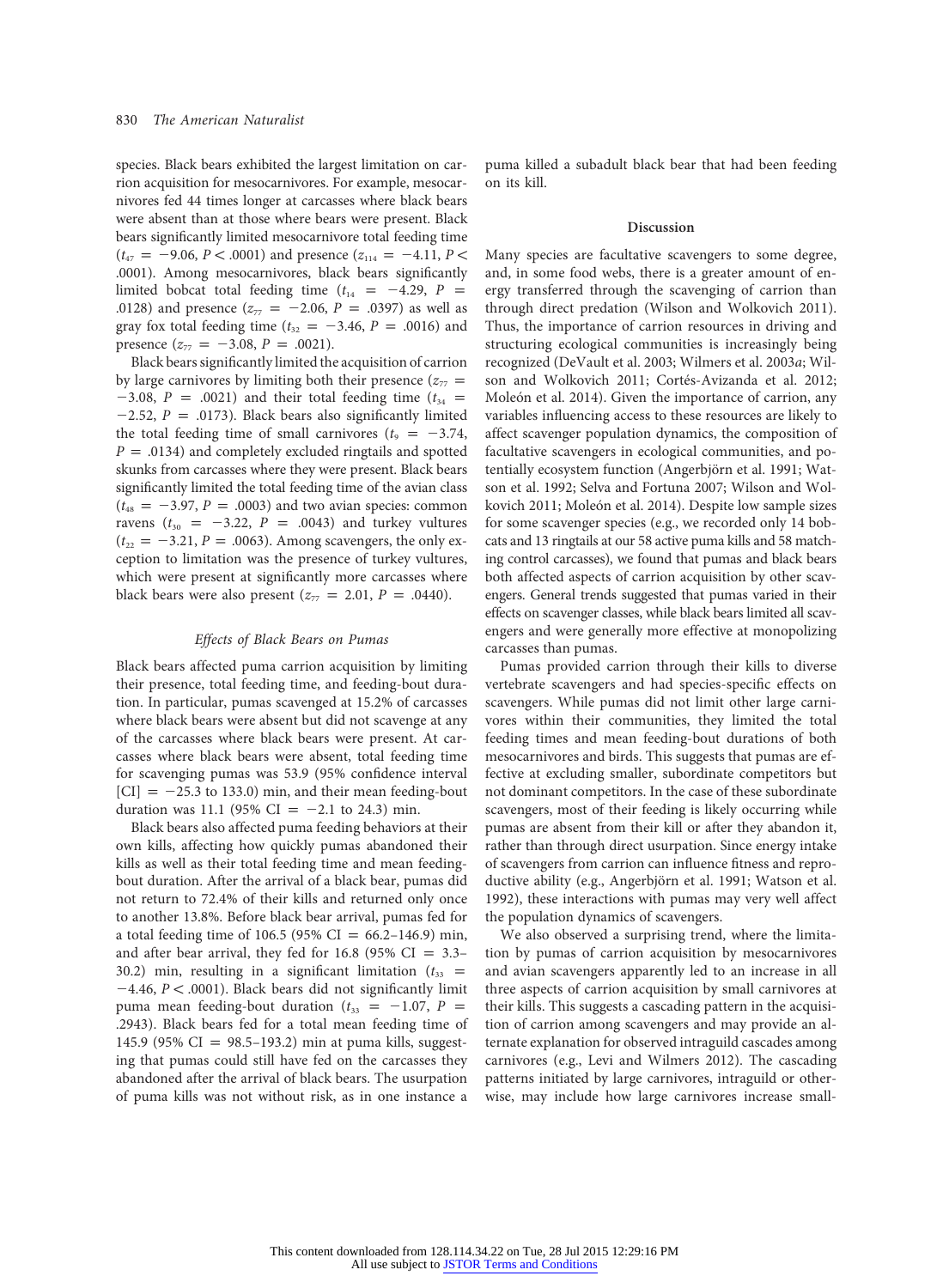carnivore acquisition of carrion, in conjunction with other resources (e.g., Hardin 1960).

The effects on carrion acquisition attributable to black bears were less intricate than those of pumas but, surprisingly, were of a greater magnitude. Black bears monopolized carrion resources they found and had the largest limitations on the total feeding times of all scavengers. Given that black bears are unlikely to provide significant amounts of carrion to other scavengers through their own kills (sensu Svoboda et al. 2011), this result suggests that black bears were an important limitation on other scavengers. Black bears limited all three aspects of carrion acquisition for every scavenger class and for nearly every scavenger species (the presence of turkey vultures was higher at carcasses where black bears were present, while black bears completely excluded ringtails and spotted skunks), although none of the effects on mean feeding-bout duration were significant. The high magnitude of their effects suggests that black bears, like other dominant scavengers (Cortés-Avizanda et al. 2010, 2012), act as a major limitation on energy transfer with regard to carrion resources in ecological communities. We thus hypothesize that black bears are dominant over other scavengers because of their ability to eat large quantities of food quickly rather than because they use their large size to actively exclude other scavengers.

Black bears also affected pumas at their kills, supporting the growing body of evidence that solitary felids are negatively affected by dominant scavengers that can usurp their kills (Murphy et al. 1998; Hunter et al. 2006; Krofel et al. 2012; Allen et al. 2013; Elbroch and Wittmer 2013). Pumas abandoned 72.4% of their kills once black bears arrived, a behavior similar to that of cheetahs (Acinonyx jubatus), which limit risk by abandoning their kills after the arrival of dominant scavengers (Hunter et al. 2006). The abandonment of kills likely limits the energetic intake of  $\rightarrow$ pumas and could force pumas to kill more often to meet their energetic requirements (Murphy et al. 1998; Elbrocl → Allen, M. L., L. M. Elbroch, D. S. Casady, and H. U. Wittmer. 2014a. and Wittmer 2013; Allen et al. 2014a; Elbroch et al. 2014). Facultative scavengers are not generally believed to affect population dynamics of species they consume during scavenging (Wilson and Wolkovich 2011). However, if black bears are causing pumas to increase their kill rates, they may be indirectly affecting prey populations in ways that could have wider repercussions for the ecological community (sensu Elbroch and Wittmer 2013).

Pumas and black bears clearly have important but different effects on the acquisition of carrion by scavengers. Pumas were a source of carrion for scavengers across different trophic levels and also may have initiated a cascading pattern of energy availability through their limitation of mesocarnivores, which increased access for smaller carnivores. The influences of pumas on how energy in carrion resources is distributed may constitute keystone effects, in that they enhance biodiversity (Elbroch and Wittmer 2012). Changes in puma abundances may therefore have unexpected and important effects on ecological communities. In contrast, black bears were a dominant scavenger that greatly limited the ability of all other scavengers to take advantage of carrion resources. Further, black bears limited access of pumas at their own kills. Our results thus provide evidence that black bears directly affect the scavenger community and suggest that black bears may also have important indirect effects on other aspects of the ecological community, including ungulate populations, through their effects on top predators. More generally, our results highlight the complexity of possible interactions, including competition among scavengers and large carnivores at ungulate carcasses, and the potential effects of this competition on the structure and dynamics of ecological communities.

#### Acknowledgments

All capture methods were approved by the independent Institutional Animal Care and Use Committee at the University of California, Davis, and the Wildlife Investigations Lab of the California Department of Fish and Wildlife. The California Department of Fish and Wildlife and the University of California at Davis generously provided funding for the project. We thank D. Casady, K. Cripe, B. Evans, J. Golla, B. Millsap, C. Wiley, and many field technicians for their help on the project. Two anonymous reviewers provided helpful comments on a previous draft of the manuscript.

#### Literature Cited

- Akaike, H. 1974. A new look at the statistical model identification. IEEE Transactions on Automatic Control 19:716–723.
- Seasonal variation in the feeding ecology of pumas (Puma concolor) in northern California. Canadian Journal of Zoology 92: 397–403.
- 2015. The feeding and spatial ecology of mountain lions in Mendocino National Forest, California. California Fish and Game 101:51–65.
- Allen, M. L., L. M. Elbroch, C. C. Wilmers, and H. U. Wittmer. 2014b. Trophic facilitation or limitation? comparative effects of pumas and black bears on the scavenger community. PLoS ONE 9:e102257. doi:10.1371/journal.pone.0102257.
- 2015. Data from: The comparative effects of large carnivores on the acquisition of carrion by scavengers. American Naturalist, Dryad Digital Repository, http://dx.doi.org:10.5061/dryad .dh2vr.
- Allen, M. L., L. M. Elbroch, and H. U. Wittmer. 2013. Encounter competition between a cougar, Puma concolor, and a western spotted skunk, Spilogale gracilis. Canadian Field-Naturalist 127:64– 66.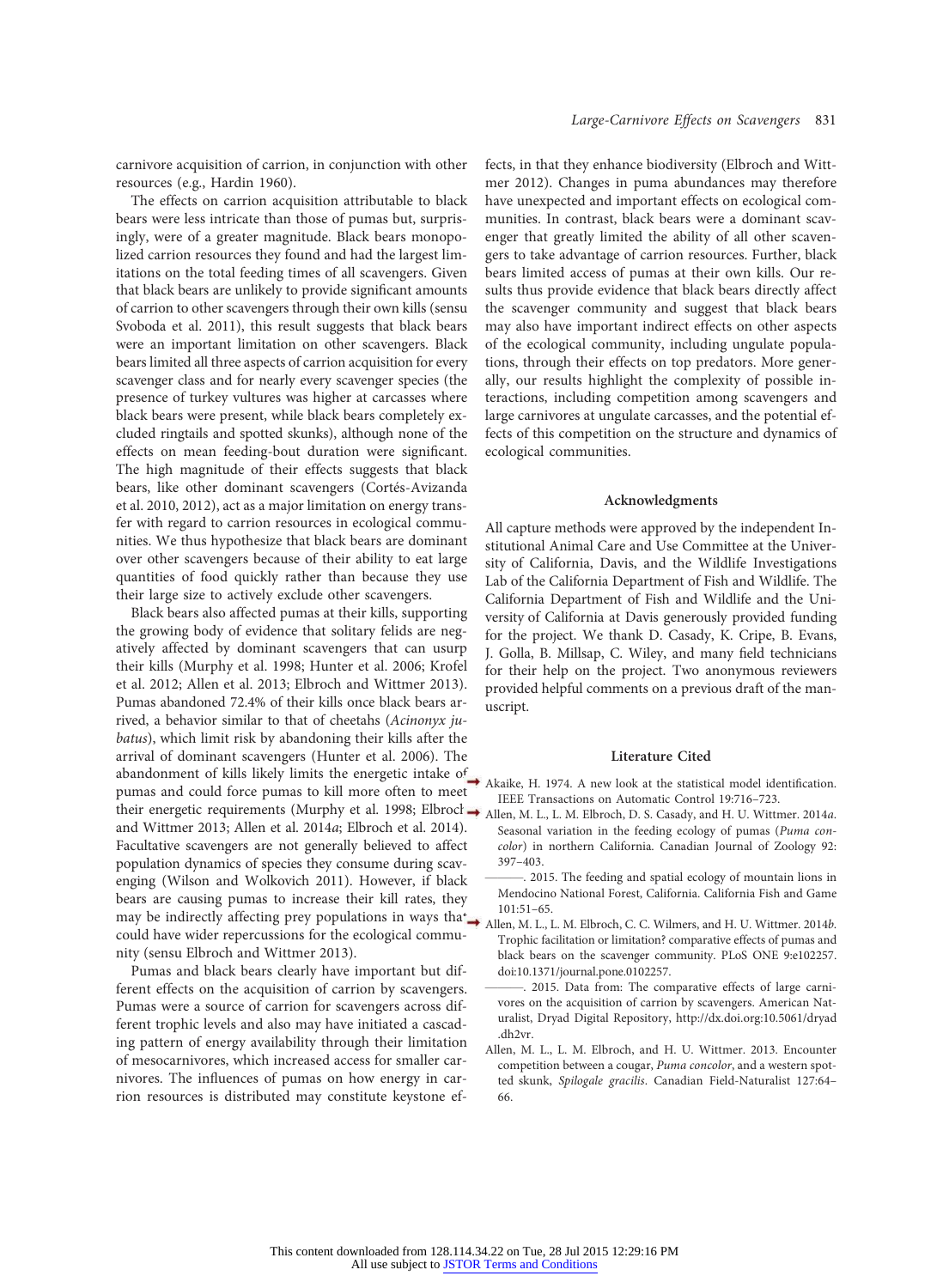#### 832 The American Naturalist

- Angerbjörn, A., B. Arvidson, E. Norén, and L. Strömgren. 1991. The Larivière, S. 2001. Ursus americanus. Mammalian Species 647:1–11. Animal Ecology 60:705–714.
- terns of predation by cougars and recolonizing wolves in Montana's Madison Range. Journal of Wildlife Management 71:1098– 1106.
- Bauer, J. W., K. A. Logan, L. L. Sweanor, and W. M. Boyce. 2005. Scavenging behavior in puma. Southwestern Naturalist 50:466– 471.
- Bischoff-Mattson, Z., and D. Mattson. 2009. Effects of simulated mountain lion caching on decomposition of ungulate carcasses. Western North American Naturalist 69:343–350.
- Charnov, E. L. 1976. Optimal foraging: the marginal value theorem. Theoretical Population Biology 9:129–136.
- Cortés-Avizanda, A., M. Carrete, and J. A. Donázar. 2010. Managing supplementary feeding for avian scavengers: guidelines for optimal design using ecological criteria. Biological Conservation 143:1707– 1715.
- Cortés-Avizanda, A., R. Jovani, M. Carrete, and J. A. Donázar. 2012. Resource unpredictability promotes species diversity and coexistence in an avian scavenger guild: a field experiment. Ecology 93:2570–2579.
- Courchamp, F., M. Langlais, and G. Sugihara. 1999. Cats protecting mal Ecology 68:282–292.
- DeVault, T. L., O. E. Rhodes Jr., and J. A. Shivik. 2003. Scavenging by vertebrates: behavioral, ecological, and evolutionary perspectives on an important energy transfer pathway in terrestrial ecosystems. Oikos 102:225–234.
- $\rightarrow$  Elbroch, L. M., M. L. Allen, B. H. Lowery, and H. U. Wittmer. 2014. The difference between killing and eating: ecological shortcomings of puma energetic models. Ecosphere 5:53.
- Elbroch, L. M., and H. U. Wittmer. 2012. Table scraps: inter-trophic provisioning by pumas in Patagonia. Biology Letters 8:776–779.
- 2013. Nuisance ecology: do scavenging condors exact foraging costs on pumas in Patagonia? PLoS ONE 8:e53595. doi:10.1371 /journal.pone.0053595.
- Estes, J. A., and J. F. Palmisano. 1974. Sea otters: their role in structuring nearshore communities. Science 185:1058–1060.
- Forrester, T. D. 2014. Effects of predation and forage availability on the survival of black-tailed deer (Odocoileus hemionus columbianus) in the Mendocino National Forest, California. PhD diss. University of California, Davis.
- Hardin, G. 1960. The competitive exclusion principle. Science 131: 1292–1297.
- Hertel, F. 1994. Diversity in body size and feeding morphology withir → Selva, N., and M. A. Fortuna. 2007. The nested structure of a scavpast and present vulture assemblages. Ecology 75:1074–1084.
	- Houston, D. C. 1995. The adaptations of scavengers. Pages 263–286 in A. R. E. Sinclair and M. Norton-Griffiths, eds. Serengeti: dynamics of an ecosystem. University of Chicago Press, Chicago.
- Hunter, J. S., S. M. Durant, and T. M. Caro. 2006. Patterns of scavenger arrival at cheetah kills in Serengeti National Park, Tanzania<sup>+</sup> African Journal of Ecology 45:275–281.
- Knopff, K. H., A. A. Knopff, and M. S. Boyce. 2010. Scavenging makes cougars susceptible to snaring at wolf bait stations. Journa of Wildlife Management 74:644–653.
- Krofel, M., I. Kos, and K. Jerina. 2012. The noble cats and the big bad scavengers: effects of dominant scavengers on solitary predators  $\rightarrow$ Behavioral Ecology and Sociobiology 66:1297–1304.
- 
- effect of winter food on reproduction in the arctic fox. Journal o  $\rightarrow$  Levi, T., and C. C. Wilmers. 2012. Wolves-coyotes-foxes: a cascade among carnivores. Ecology 93:921–929.
- Atwood, T. C., E. M. Gese, and K. E. Kunkel. 2007. Comparative pat → Moleón, M., J. A. Sánchez-Zapata, N. Selva, J. A. Donázar, and N. Owen-Smith. 2014. Inter-specific interactions linking predation and scavenging in terrestrial vertebrate assemblages. Biological Reviews 89:1042–1054.
	- Murphy, K. M., G. S. Felzien, M. G. Hornocker, and T. K. Ruth. 1998. Encounter competition between bears and cougars: some ecological implications. Ursus 10:55–60.
	- Murphy, K., and T. K. Ruth. 2010. Diet and prey selection of a perfect predator. Pages 118–137 in M. Hornocker and S. Negri, eds. Cougar: ecology and conservation. University of Chicago Press, Chicago.
	- Pelton, M. R. 1982. Black bear. Pages 504–514 in J. A. Chapman and G. A. Feldhamer, eds. Wild mammals of North America: biology, management, and economics. Johns Hopkins University Press, Baltimore.
	- Prugh, L. R., C. J. Stoner, C. W. Epps, W. T. Bean, W. J. Ripple, A. S. Laliberte, and J. S. Brashares. 2009. The rise of the mesopredator. BioScience 59:779–791.
	- R Development Core Team. 2014. R: a language and environment for statistical computing. R Foundation for Statistical Computing, Vienna, Austria. http://www.R-project.org/.
	- birds: modelling the mesopredator release effect. Journal of Ani-Ripple, W. J., and R. L. Beschta. 2004. Wolves and the ecology of fear: can predation risk structure ecosystems? Bioscience 54:755– 766.
		- Ripple, W. J., J. A. Estes, R. L. Beschta, C. C. Wilmers, E. G. Ritchie, M. Hebblewhite, J. Berger, et al. 2014. Status and ecological effects of the world's largest carnivores. Science 343:1241484.
		- Ripple, W. J., E. J. Larsen, R. A. Renkin, and D. W. Smith. 2001. Trophic cascades among wolves, elk and aspen on Yellowstone National Park's northern range. Biological Conservation 102:227– 234.
		- Rogers, C. M., and M. J. Caro. 1998. Song sparrows, top carnivores and nest predation: a test of the mesopredator release hypothesis. Oecologia (Berlin) 116:227–233.
		- Root, R. B. 1967. The niche exploitation pattern of the blue-gray gnatcatcher. Ecological Monographs 37:317–350.
		- Ruth, T. K., and K. Murphy. 2010. Competition with other carnivores for prey. Pages 163–172 in M. Hornocker and S. Negri, eds. Cougar: ecology and conservation. University of Chicago Press, Chicago.
		- Sargeant, A. B., S. H. Allen, and J. O. Hastings. 1987. Spatial relationships between sympatric coyotes and red foxes in North Dakota. Journal of Wildlife Management 51:285–293.
		- enger community. Proceedings of the Royal Society B: Biological Sciences 274:1101–1108.
		- Selva, N., B. Jedrzejewska, W. Jedrzejewski, and A. Wajrak. 2003. Scavenging on European bison carcasses in Bialowieza Primeval Forest (eastern Poland). Ecoscience 10:303–311.
		- Svoboda, N. J., J. L. Belant, D. E. Beyer, J. F. Duquette, H. K. Sticker, C. A. Albright. 2011. American black bear predation of an adult white-tailed deer. Ursus 22:91–94.
		- Watson, J., S. R. Rae, and R. Stillman. 1992. Nesting density and breeding success of golden eagles in relation to food supply in Scotland. Journal of Animal Ecology 61:543–550.
		- Wilmers, C. C., R. L. Crabtree, D. W. Smith, K. M. Murphy, and W. M. Getz. 2003a. Trophic facilitation by introduced top pred-